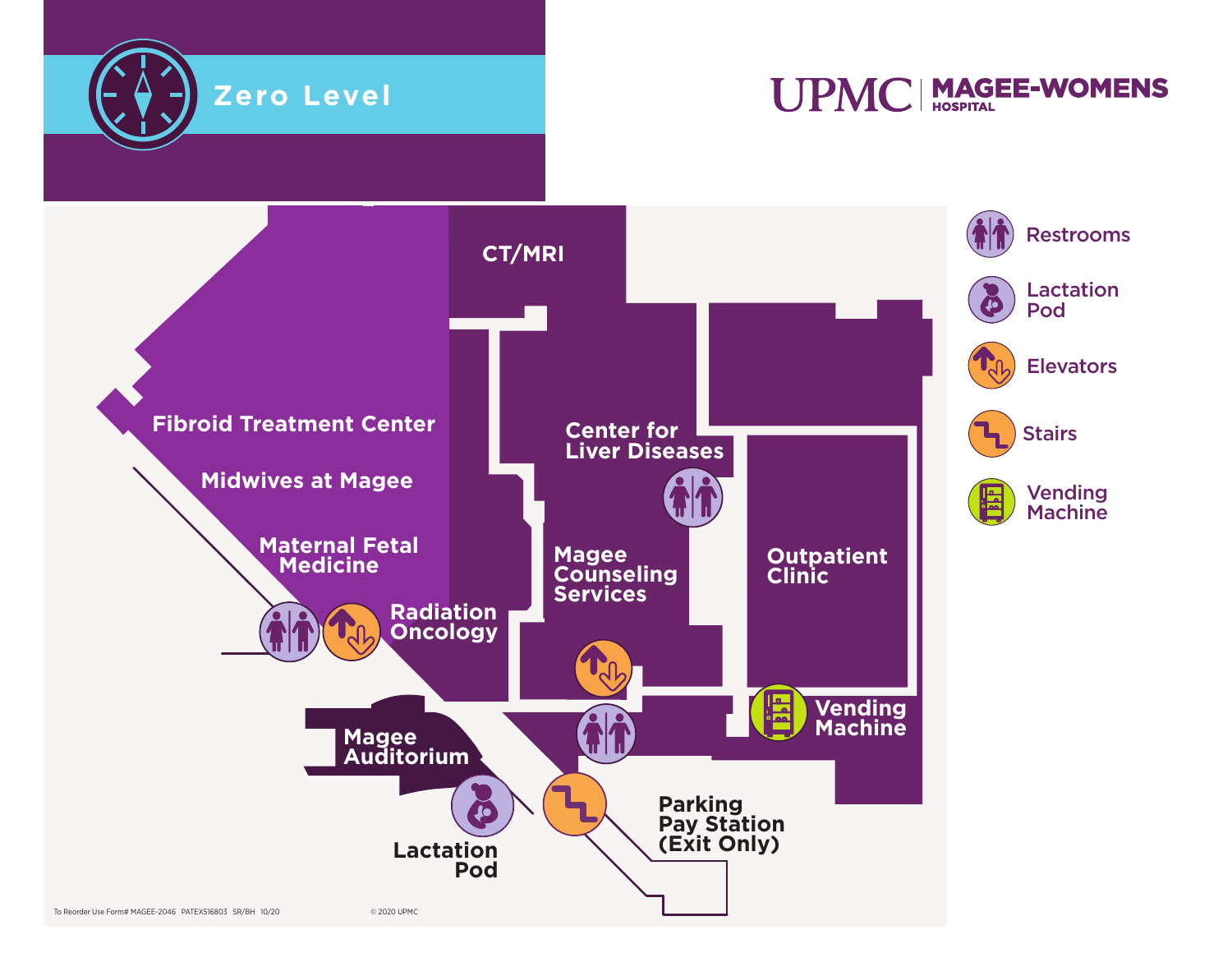

## UPMC | MAGEE-WOMENS

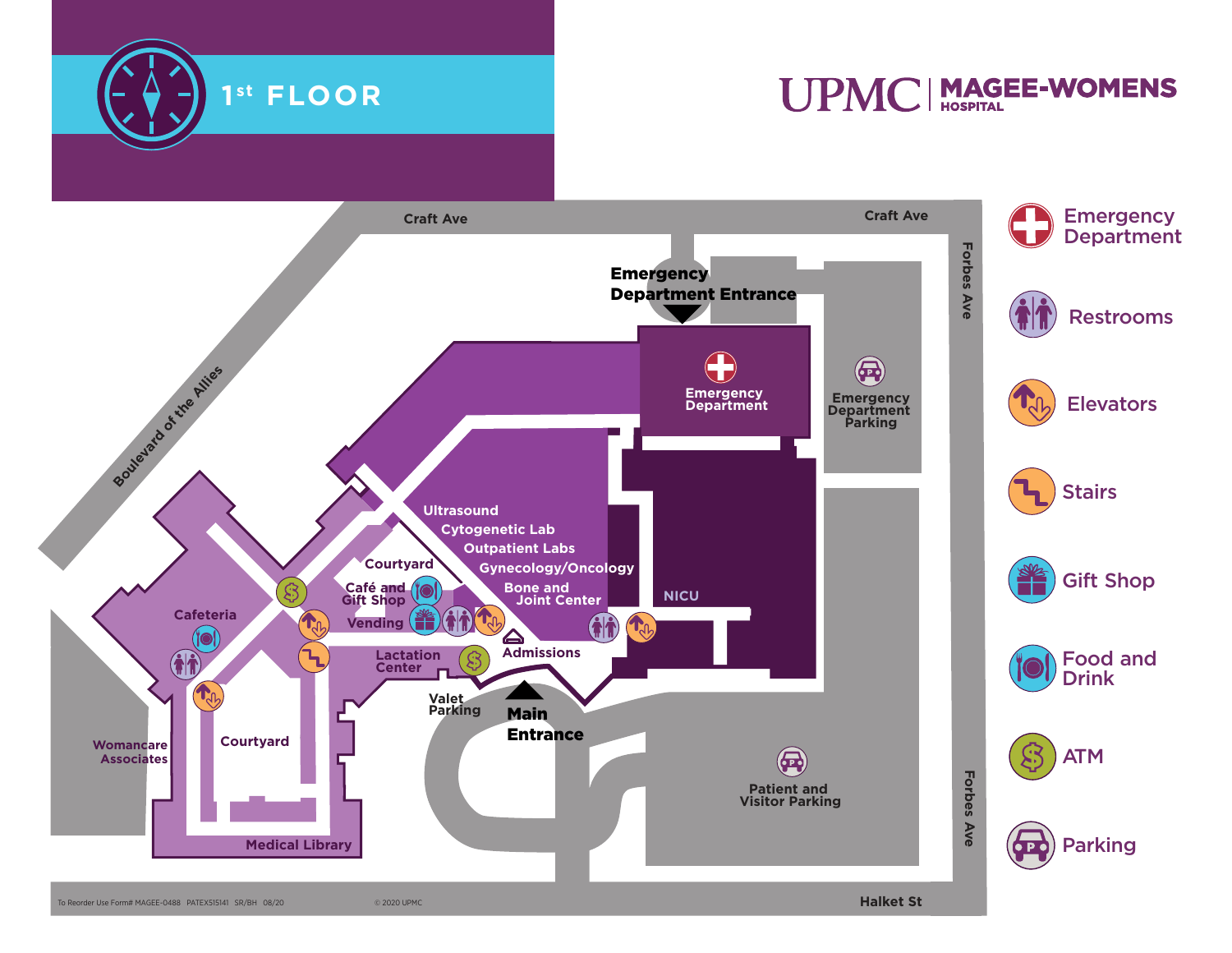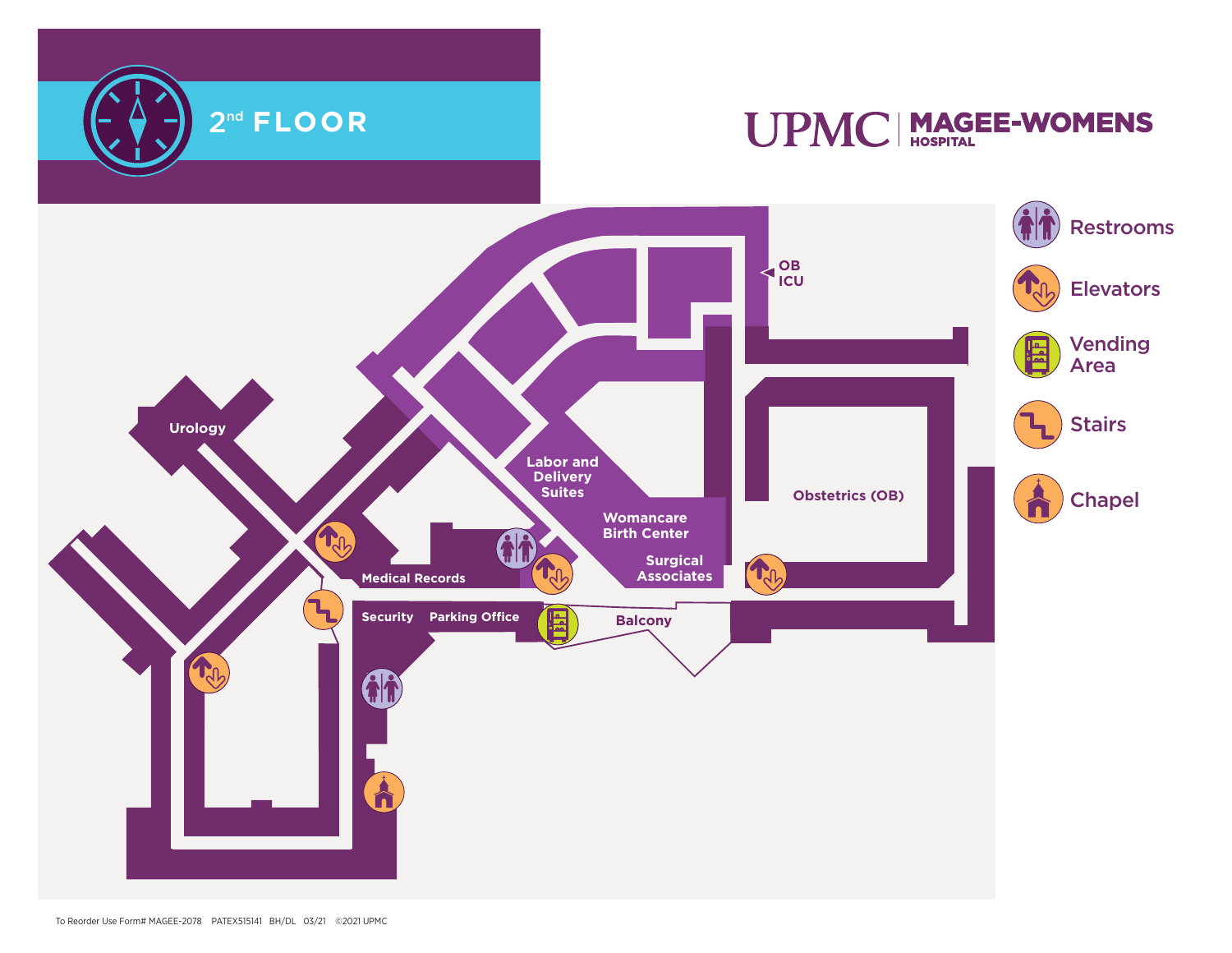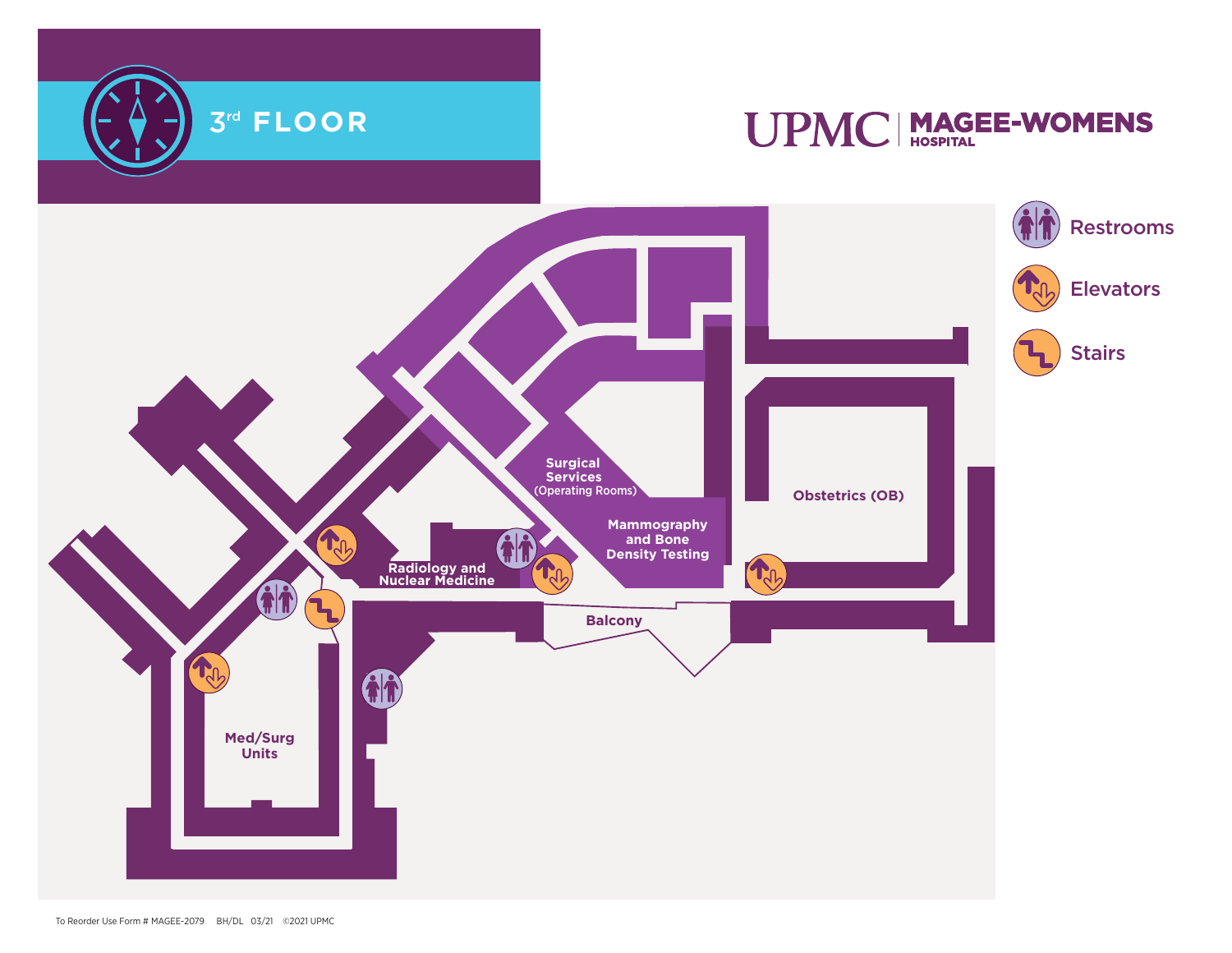